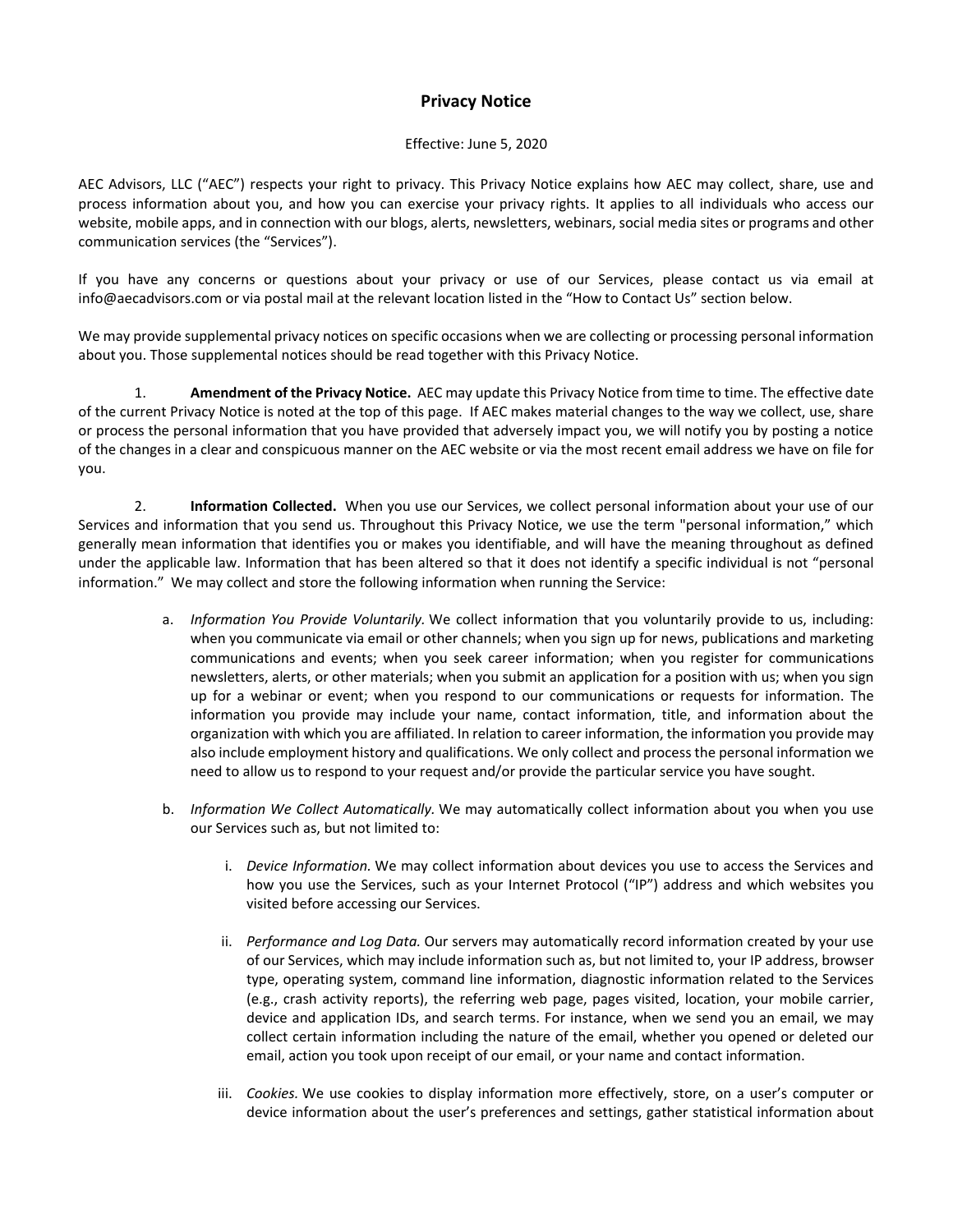the use of our Services to improve our design and functionality, and for security purposes. Please review our **Cookie Notice** for more information.

- iv. *DNT.* Please note that we do not currently respond to web browser "do not track" signals or other mechanisms that may allow you to opt out of the collection of information across networks of websites and online services as there is no standard for how online services should respond to such signals. As standards develop, we may develop policies for responding to do-not-track signals that we will describe in this Privacy Notice.
- c. *Information We Receive From Third Parties.* When we receive personal information about you from third parties and use such information, this can include: your name, email address, contact information, the company you work for, your position, business and home address, identification and background information, professional experience and qualifications, previous positions, financial information, such as payment related information and shareholdings, and other personal information. If you connect to us from a social network, such as LinkedIn or Facebook, we will collect personal information from the social network in accordance with your privacy settings on that social network. The connected social network may provide us with information such as your name, profile picture, network, gender, username, user ID, age or age range, language, country, friends list, follower list, and any other information you have agreed it can share or that the social network provides to us. We will assume that such social network or other third parties are entitled to collect and share such personal information with us.
- d. *Sensitive Information.* We may collect sensitive information about you when you use our Services. Any use of such information is limited to the such purposes described to you at the time of collection.

## 3. **How and Why We Use Your Information**.

- a. *To Provide Our Services to You.* We may process your personal information to inform you about our Services, new developments, relevant information in the industries we serve, and our marketing events. Without your personal information, we cannot provide such Services.
- b. *To Respond to Your Inquiries.* We process your personal information when you contact us, such as with questions, concerns, feedback, disputes or issues. Without your personal information, we cannot respond to you or ensure your continued use and enjoyment of the Services.
- c. *To Ensure the Security of the Service.* We are committed to ensuring your safety and continued enjoyment of our Services. To do so, we process your personal information to: combat spam, malware, malicious activities or security risks; improve and enforce our security measures; and to monitor and verify your identity so that unauthorized users do not access your account with us or your information we otherwise hold. We cannot ensure the security of our Services if we do not process your personal information for security purposes.
- d. *To Personalize Your Experience on the Services.* We may provide you with third-party services, plugins, and many other options to personalize your experience of our Services. In addition, we also use cookies and similar tracking technology for such purposes (please see our **Cookie Notice** for more information). By personalizing the Services, you get to enjoy our Services even more because we keep track of your preferences. Without processing your personal information for such purposes, you may not be able to access or personalize part or all of our Services.
- e. *For Research and Development Purposes.* To continue to provide you with our innovative Services, we collect information about the way you use and interact with our Services for research and development purposes. Research and development help us improve our Services and build new Services and customized features or Services. We take additional security measures when processing your personal information for such purposes, by de-identifying or pseudonymizing your information, limiting access to personnel that may conduct research and development, and applying other technical, physical, and administrative security measures.